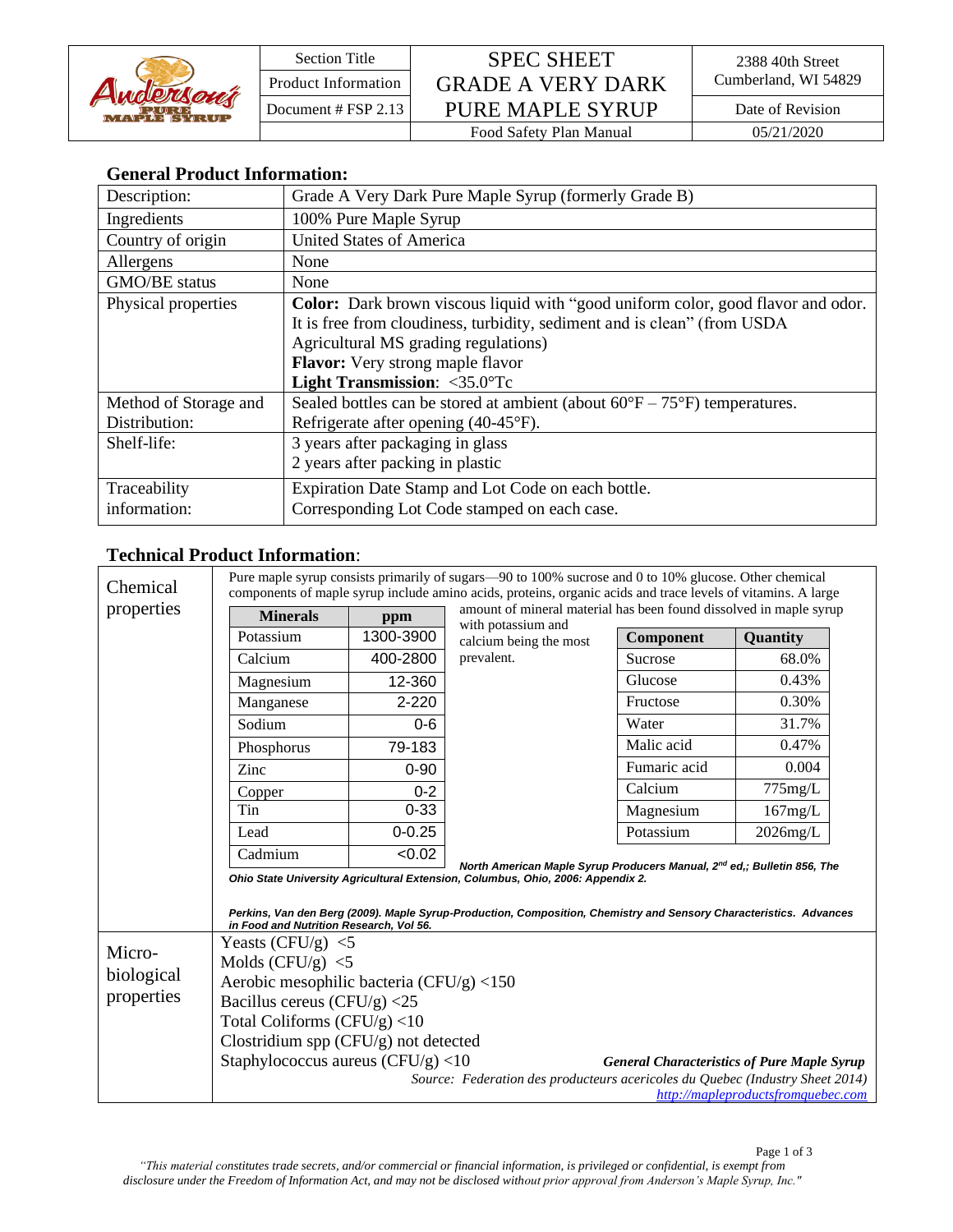

## Section Title SPEC SHEET Product Information GRADE A VERY DARK Cumberland, WI 54829 Document # FSP 2.13 PURE MAPLE SYRUP Date of Revision

2388 40th Street<br>Cumberland, WI 54829

Food Safety Plan Manual 05/21/2020

| Nutrition            | <b>Proximates &amp; Others</b> | Value per<br>100 <sub>g</sub><br>(unrounded) |                  | Value per<br>39.78 g (30ml)<br>serving size<br>(Nutritional Facts)                                                                            | Sources: USDA Food Composition |                                                      |                                                                   |
|----------------------|--------------------------------|----------------------------------------------|------------------|-----------------------------------------------------------------------------------------------------------------------------------------------|--------------------------------|------------------------------------------------------|-------------------------------------------------------------------|
|                      | Calories                       | 270.00                                       |                  | 110                                                                                                                                           |                                | Databases<br>(https://ndb.nal.usda.gov/ndb/search/li |                                                                   |
|                      | Carbohydrates (g)              | 66.89                                        |                  | 27g, 10%                                                                                                                                      |                                | st), USDA National Nutrient                          |                                                                   |
|                      | Total Fiber (g)                |                                              | $\overline{0}$   | 0,0%                                                                                                                                          |                                |                                                      | Database for Standard Reference 28                                |
|                      | Total Sugars (g)               | 59.92                                        |                  | 24 g, 48%                                                                                                                                     |                                |                                                      | slightly revised May 2016 Software                                |
|                      | Total Fat (g)                  | 0.035                                        |                  | 0g, 0%                                                                                                                                        |                                | (CNF), https://food-                                 | v.2.6.1 & Canadian Nutrient File                                  |
|                      | Saturated Fat (g)              | 0.007                                        |                  | 0g, 0%                                                                                                                                        |                                |                                                      | nutrition.canada.ca/cnf-fce/index-                                |
|                      | Monounsaturated Fat (g)        | 0.011                                        |                  | 0g, 0%                                                                                                                                        |                                |                                                      | eng.jsp Canadian Nutrient File, 2015                              |
|                      | Polyunsaturated Fat (g)        | 0.017                                        |                  | 0g, 0%                                                                                                                                        |                                |                                                      |                                                                   |
|                      | Trans Fat (g)                  | $\Omega$                                     |                  | 0g, 0%                                                                                                                                        |                                |                                                      |                                                                   |
|                      | Protein $(g)$                  |                                              | 0.04             | 0 g, 0%                                                                                                                                       |                                |                                                      |                                                                   |
|                      | Water/Moisture (g)             | 32.15                                        |                  | 12.79                                                                                                                                         |                                |                                                      |                                                                   |
|                      | Cholesterol (mg)               |                                              | $\boldsymbol{0}$ | 0                                                                                                                                             |                                |                                                      |                                                                   |
|                      | Ash $(g)$                      |                                              | 0.71             | 0.28                                                                                                                                          |                                |                                                      |                                                                   |
|                      |                                |                                              |                  | <b>Vitamins &amp; Minerals</b>                                                                                                                |                                | Value per<br>100g<br>(unrounded)                     | Value per<br>39.78g (30ml)<br>serving size<br>(Nutritional Facts) |
|                      |                                |                                              |                  | Sodium (mg)                                                                                                                                   |                                | $12 \text{ mg}$                                      | 5 mg, 0%                                                          |
|                      |                                |                                              |                  | Vitamin D (mg)<br>Calcium (mg)<br>Iron $(mg)$<br>Potassium (mg)<br>Thiamine B1 (mg)<br>Riboflavin B2 (mg)<br>Magnesium (mg)<br>Niacin B3 (mg) |                                | 0 <sub>mg</sub>                                      | 0 mg, 0%                                                          |
|                      |                                |                                              |                  |                                                                                                                                               |                                | 73 mg                                                | 30 mg, 2%                                                         |
|                      |                                |                                              |                  |                                                                                                                                               |                                | 0.11mg                                               | 0 mg, 0%                                                          |
|                      |                                |                                              |                  |                                                                                                                                               |                                | 225 mg                                               | 90 mg, 2%                                                         |
|                      |                                |                                              |                  |                                                                                                                                               |                                | $0.066$ mg                                           | 0.026 mg, 2%                                                      |
|                      |                                |                                              |                  |                                                                                                                                               |                                | 1.27 mg                                              | 0.51 mg, 40%                                                      |
|                      |                                |                                              |                  |                                                                                                                                               |                                | $21$ mg                                              | 8 mg, 2%                                                          |
|                      |                                |                                              |                  |                                                                                                                                               |                                | $0.081$ mg                                           | 0 mg, 0%                                                          |
|                      |                                |                                              |                  | Folate (mg)                                                                                                                                   |                                | 0 <sub>mg</sub>                                      | 0 <sub>mg</sub>                                                   |
|                      |                                |                                              |                  | Folic Acid (mg)                                                                                                                               |                                | 0 <sub>mg</sub>                                      | 0 <sub>mg</sub>                                                   |
|                      |                                |                                              |                  | Vitamin A (mg)                                                                                                                                |                                | 0 <sub>mg</sub>                                      | 0 <sub>mg</sub>                                                   |
|                      |                                |                                              |                  | $\overline{\text{V}}$ itamin C (mg)                                                                                                           |                                | $0\:\rm mg$                                          | 0 mg, 0%                                                          |
|                      |                                |                                              |                  | Total Sugar Alcohols (g)                                                                                                                      |                                | 0 <sub>g</sub>                                       | 0 g, 0%                                                           |
|                      |                                |                                              |                  | $\text{Zinc}$ (mg)                                                                                                                            |                                | .7 mg                                                | 0.3 mg, 2%                                                        |
|                      |                                |                                              |                  | Manganese (mg)                                                                                                                                |                                | $2.3 \text{ mg}$                                     | .9 mg, 40%                                                        |
| Preservative:        | None                           |                                              |                  |                                                                                                                                               |                                |                                                      |                                                                   |
| <b>Brix Density:</b> | 67 $\pm$ 1 at 68°F             |                                              |                  |                                                                                                                                               |                                |                                                      |                                                                   |
| Water activity:      | $0.87 - 0.88$                  |                                              |                  |                                                                                                                                               |                                |                                                      |                                                                   |
| pH:                  | $5 - 6.5\%$                    |                                              |                  |                                                                                                                                               |                                |                                                      |                                                                   |